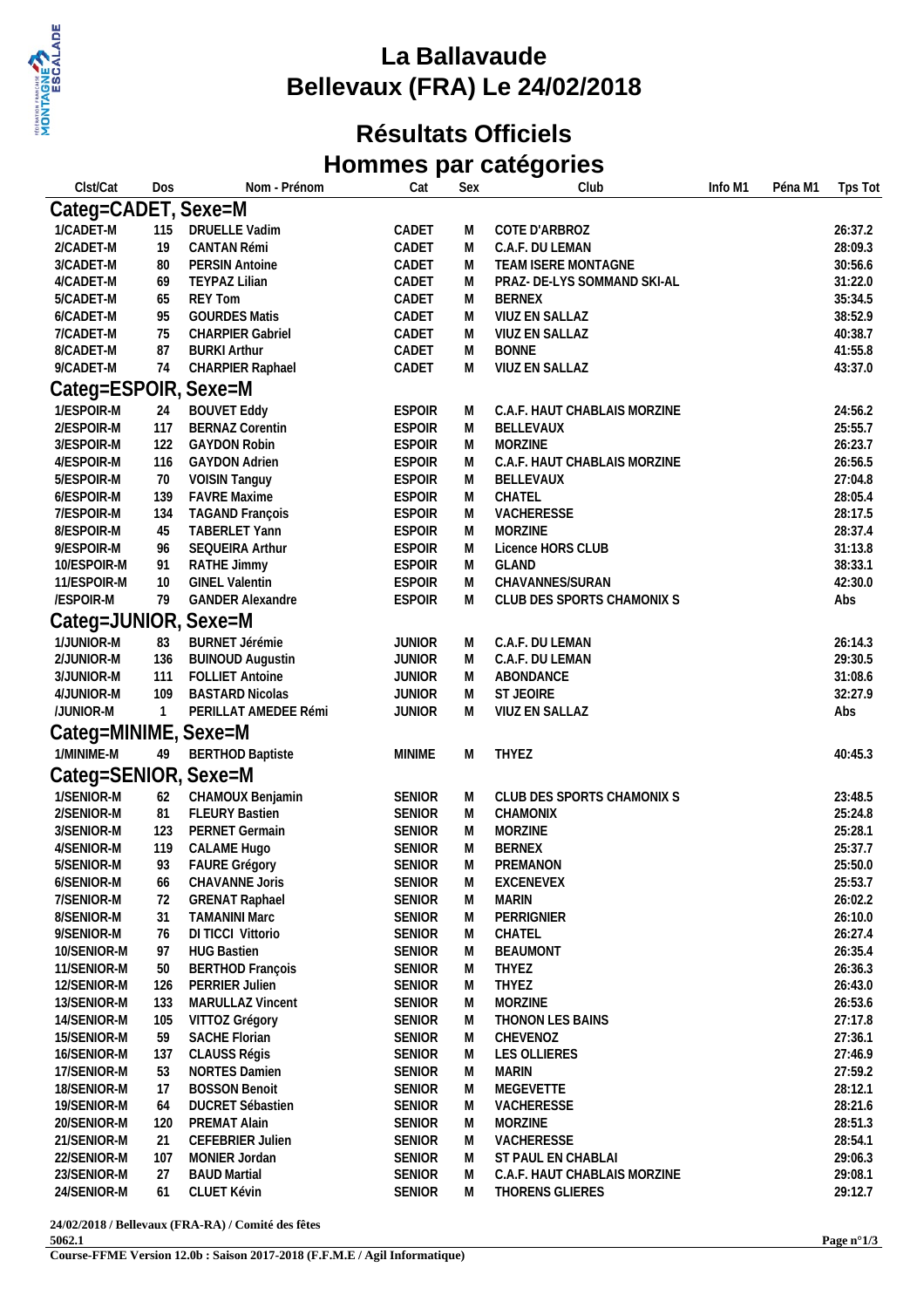| u<br>Cist/Cat                                |                |                                                |                                |        |                             |         |         |                    |
|----------------------------------------------|----------------|------------------------------------------------|--------------------------------|--------|-----------------------------|---------|---------|--------------------|
|                                              | Dos            | Nom - Prénom                                   | Cat                            | Sex    | Club                        | Info M1 | Péna M1 | Tps Tot            |
| SISENIOR-M                                   | 71             | <b>BALLY Steeve</b>                            | <b>SENIOR</b>                  | M      | <b>LULLIN</b>               |         |         | 29:37.5            |
| <b>626/SENIOR-M</b>                          | 57             | VESIN Sébastien                                | <b>SENIOR</b>                  | M      | THOLLON LES MEMIS           |         |         | 29:47.9            |
| <b>E 27/SENIOR-M</b><br><b>E 28/SENIOR-M</b> | 132            | ????? ?????                                    | <b>SENIOR</b>                  | М      | <b>MORZINE</b>              |         |         | 29:50.5            |
|                                              | 36             | MOPTY Benoît                                   | <b>SENIOR</b>                  | М      | PRAZ MONTAGNE               |         |         | 30:21.8            |
| 29/SENIOR-M                                  | 47             | <b>MUFFAT Quentin</b>                          | <b>SENIOR</b>                  | М      | <b>MORZINE</b>              |         |         | 30:22.2            |
| 30/SENIOR-M                                  | 26             | PAYET Jacques                                  | <b>SENIOR</b>                  | M      | COLLONGES/SALEVE            |         |         | 30:30.8            |
| 31/SENIOR-M                                  | $30\,$         | PANGALOS Dimitri                               | <b>SENIOR</b>                  | М      | CLUB DES SPORTS CHAMONIX S  |         |         | 30:36.4            |
| 32/SENIOR-M                                  | 135            | <b>JACQUIER Aurelien</b>                       | <b>SENIOR</b>                  | M      | THOLLON                     |         |         | 30:57.3            |
| 33/SENIOR-M                                  | 108            | VITTOZ Romain                                  | <b>SENIOR</b>                  | M      | ST PAUL EN CHABLAI          |         |         | 32:15.9            |
| 34/SENIOR-M                                  | 51             | <b>LEROUX Dimitri</b>                          | <b>SENIOR</b>                  | М      | ANNECY ESCALADE             |         |         | 32:25.4            |
| 35/SENIOR-M                                  | 118            | MAUVAIS Clément                                | <b>SENIOR</b>                  | М      | LA BAUME                    |         |         | 33:19.8            |
| 36/SENIOR-M                                  | 130            | LEBROCQ James                                  | <b>SENIOR</b>                  | M      |                             |         |         | 33:33.9            |
| 37/SENIOR-M                                  | 55             | <b>VESIN Paul</b>                              | SENIOR                         | M      | THOLLON LES MEMIS           |         |         | 33:35.3            |
| 38/SENIOR-M                                  | 35             | DA COSTA Vincent                               | <b>SENIOR</b>                  | М      | BELLEVAUX                   |         |         | 35:15.0            |
| 39/SENIOR-M                                  | 34             | <b>GOUNANT Christophe</b>                      | <b>SENIOR</b>                  | M      | BELLEVAUX                   |         |         | 40:32.0            |
| 40/SENIOR-M                                  | 138            | FROSSARD Nicolas                               | <b>SENIOR</b>                  | М      | LULLIN                      |         |         | 40:40.9            |
| 41/SENIOR-M                                  | 94             | PICAUD Sébastien                               | <b>SENIOR</b>                  | М      | <b>HABERE LULLIN</b>        |         |         | 42:26.9            |
| 42/SENIOR-M                                  | 8              | MEYNET MEUNIER Clément                         | <b>SENIOR</b>                  | М      | BELLEVAUX                   |         |         | 42:28.1            |
| 43/SENIOR-M                                  | 9              | PAGNOD Lucas                                   | <b>SENIOR</b>                  | М      | <b>ONNION</b>               |         |         | 42:28.8            |
| 44/SENIOR-M                                  | 84             | MEYNET Cyril                                   | <b>SENIOR</b>                  | М      | BELLEVAUX                   |         |         | 42:55.9            |
| 45/SENIOR-M                                  | 56             | <b>RIGGI Anthony</b><br><b>BRUNEL Valentin</b> | <b>SENIOR</b>                  | M      | LULLY<br>BELLEVAUX          |         |         | 42:56.8<br>43:28.4 |
| 46/SENIOR-M                                  | 5              |                                                | <b>SENIOR</b>                  | М      |                             |         |         | 43:31.4            |
| 47/SENIOR-M                                  | 12             | MORALLET Gaspard<br><b>ISNARD Nicolas</b>      | <b>SENIOR</b>                  | M      | LA BAUME                    |         |         | 47:41.4            |
| 48/SENIOR-M<br>49/SENIOR-M                   | 13<br>2        | <b>DUJARDIN Maxence</b>                        | <b>SENIOR</b><br><b>SENIOR</b> | M<br>M | LA BAUME                    |         |         | 1h12:23.           |
| /SENIOR-M                                    | 60             | CLAUSS Régis                                   | <b>SENIOR</b>                  | M      | BELLEVAUX<br>LES OLLIERES   |         |         | Abs                |
| /SENIOR-M                                    | 103            | <b>BLANC Filippo</b>                           | <b>SENIOR</b>                  | М      | <b>GIGNOD AOSTE</b>         |         |         | Abs                |
|                                              |                |                                                |                                |        |                             |         |         |                    |
|                                              |                | Categ=VETERAN, Sexe=M                          |                                |        |                             |         |         |                    |
| 1/VETERAN-M                                  | 44             | <b>BOUZON Lionel</b>                           | VETERA                         | M      | BELLES GRIMPES EN BELLEDON  |         |         | 26:06.9            |
| 2/VETERAN-M                                  | 82             | <b>BURNET Nicolas</b>                          | VETERA                         | M      | <b>ST PAUL</b>              |         |         | 27:40.8            |
| 3/VETERAN-M                                  | 101            | ROSAZZA BURO Amos                              | VETERA                         | M      | <b>GIGNOD AOSTE</b>         |         |         | 27:47.3            |
| 4/VETERAN-M                                  | 54             | PAUTHIER Vincent                               | VETERA                         | M      | LUGRIN                      |         |         | 27:56.3            |
| 5/VETERAN-M                                  | 23             | <b>BESSON Richard</b>                          | VETERA                         | M      | BELLEVAUX                   |         |         | 28:19.5            |
| 6/VETERAN-M                                  | 124            | ABRY Christophe                                | VETERA                         | M      | <b>RUFFIEUX</b>             |         |         | 28:42.5            |
| 7/VETERAN-M                                  | 102            | PROT Diego                                     | VETERA                         | M      | GIGNOD AOSTE                |         |         | 29:20.6            |
| 8/VETERAN-M                                  | 38             | AUDEBRAND David                                | VETERA                         | M      | PRINGY                      |         |         | 29:21.8            |
| 9/VETERAN-M                                  | 110            | <b>BASTARD Jacques</b>                         | VETERA                         | M      | ST JEOIRE                   |         |         | 29:39.3            |
| 10/VETERAN-                                  | 106            | CHEVALLET Joseph                               | VETERA                         | M      | PRAZ- DE-LYS SOMMAND SKI-AL |         |         | 29:49.2            |
| 11/VETERAN-                                  | 48             | <b>COLLINET Patrick</b>                        | VETERA                         | M      | PRAZ- DE-LYS SOMMAND SKI-AL |         |         | 29:52.8            |
| 12/VETERAN-                                  | 37             | DAL ZOTTO Ludovic                              | VETERA                         | M      | PRAZ MONTAGNE               |         |         | 29:53.2            |
| 13/VETERAN-                                  | 43             | <b>MEYNET Philippe</b>                         | VETERA                         | M      | BELLEVAUX                   |         |         | 30:40.4            |
| 14/VETERAN-                                  | 125            | BONTAZ Jérémie                                 | VETERA                         | M      | MENTHONNEX                  |         |         | 30:54.1            |
| 15/VETERAN-                                  | 100            | <b>DEAGE Fabrice</b>                           | VETERA                         | M      | LE LYAUD                    |         |         | 31:11.3            |
| 16/VETERAN-                                  | 78             | <b>GANDER Alain</b>                            | VETERA                         | M      | CLUB DES SPORTS CHAMONIX S  |         |         | 31:17.9            |
| 17/VETERAN-                                  | 46             | <b>VAUDAUX Eric</b>                            | VETERA                         | M      | PRAZ- DE-LYS SOMMAND SKI-AL |         |         | 31:24.7            |
| 18/VETERAN-                                  | 40             | DRAGO BELTRAN Frederic                         | VETERA                         | M      | PRAZ- DE-LYS SOMMAND SKI-AL |         |         | 31:58.9            |
| 19/VETERAN-                                  | 52             | <b>CARME Jeremy</b>                            | VETERA                         | M      | PRAZ- DE-LYS SOMMAND SKI-AL |         |         | 32:35.9            |
| 20/VETERAN-                                  | 68             | <b>TEYPAZ Daniel</b>                           | VETERA                         | M      | PRAZ- DE-LYS SOMMAND SKI-AL |         |         | 33:41.0            |
| 21/VETERAN-                                  | 131            | <b>LAUSENAZ Patrice</b>                        | VETERA                         | M      | CHEVENOZ                    |         |         | 33:50.3            |
| 22/VETERAN-                                  | 58             | DA MOUTA Serge                                 | VETERA                         | M      | <b>VOUGY</b>                |         |         | 34:11.7            |
| 23/VETERAN-                                  | 127            | ROUILLER Philippe                              | VETERA                         | M      | ANNEMASSE                   |         |         | 35:00.2            |
| 24/VETERAN-                                  | 129            | PICCOT Henri                                   | VETERA                         | M      | PRAZ- DE-LYS SOMMAND SKI-AL |         |         | 35:49.5            |
| 25/VETERAN-                                  | 11             | <b>GAGNAIRE Guillaume</b>                      | VETERA                         | M      | <b>HABERE POCHE</b>         |         |         | 36:28.6            |
| 26/VETERAN-                                  | 41             | HUBER Joachim                                  | VETERA                         | M      | <b>MORZINE</b>              |         |         | 36:50.1            |
| 27/VETERAN-                                  | 77             | <b>GRENAT Gilles</b>                           | VETERA                         | M      | LA FORCLAZ                  |         |         | 36:58.6            |
| 28/VETERAN-<br>29/VETERAN-                   | 112<br>42      | MICHAUD Jean Louis<br>LAPLACE Jean Luc         | VETERA<br>VETERA               | M      | VACHERESSE                  |         |         | 38:58.1<br>42:13.3 |
| 30/VETERAN-                                  | 85             | <b>VIGNEAU Steeve</b>                          | VETERA                         | M      | PRAZ MONTAGNE               |         |         | 42:56.5            |
|                                              | 90             | <b>SAILLET Pascal</b>                          | VETERA                         | M<br>M | BELLEVAUX<br>LE LYAUD       |         |         | 43:15.5            |
| 31/VETERAN-<br>32/VETERAN-                   | 14             | <b>COTE Thierry</b>                            | VETERA                         | M      | LE LYAUD                    |         |         | 43:16.2            |
| 33/VETERAN-                                  | 73             | <b>CHARPIER Philippe</b>                       | VETERA                         |        | VIUZ EN SALLAZ              |         |         | 43:36.3            |
| 34/VETERAN-                                  | $\overline{4}$ | <b>BRUNEL Franck</b>                           | VETERA                         | M<br>M | BELLEVAUX                   |         |         | 43:51.2            |
| 35/VETERAN-                                  | 88             | <b>BURKI Bruno</b>                             | VETERA                         | M      | <b>BONNE</b>                |         |         | 43:56.4            |
| 36/VETERAN-                                  | 29             | MEYNET CORD. DENIS                             | VETERA                         | M      | BELLEVAUX                   |         |         | 45:54.0            |
| 37/VETERAN-                                  | 98             | <b>WIRION Vincent</b>                          | VETERA                         | M      | VILLE EN SALLAZ             |         |         | 46:28.4            |
| 38/VETERAN-                                  | 3              | MEYNET MEUNIER François                        | VETERA                         | M      | BELLEVAUX                   |         |         | 52:13.6            |
|                                              |                |                                                |                                |        |                             |         |         |                    |

**24/02/2018 / Bellevaux (FRA-RA) / Comité des fêtes 5062.1**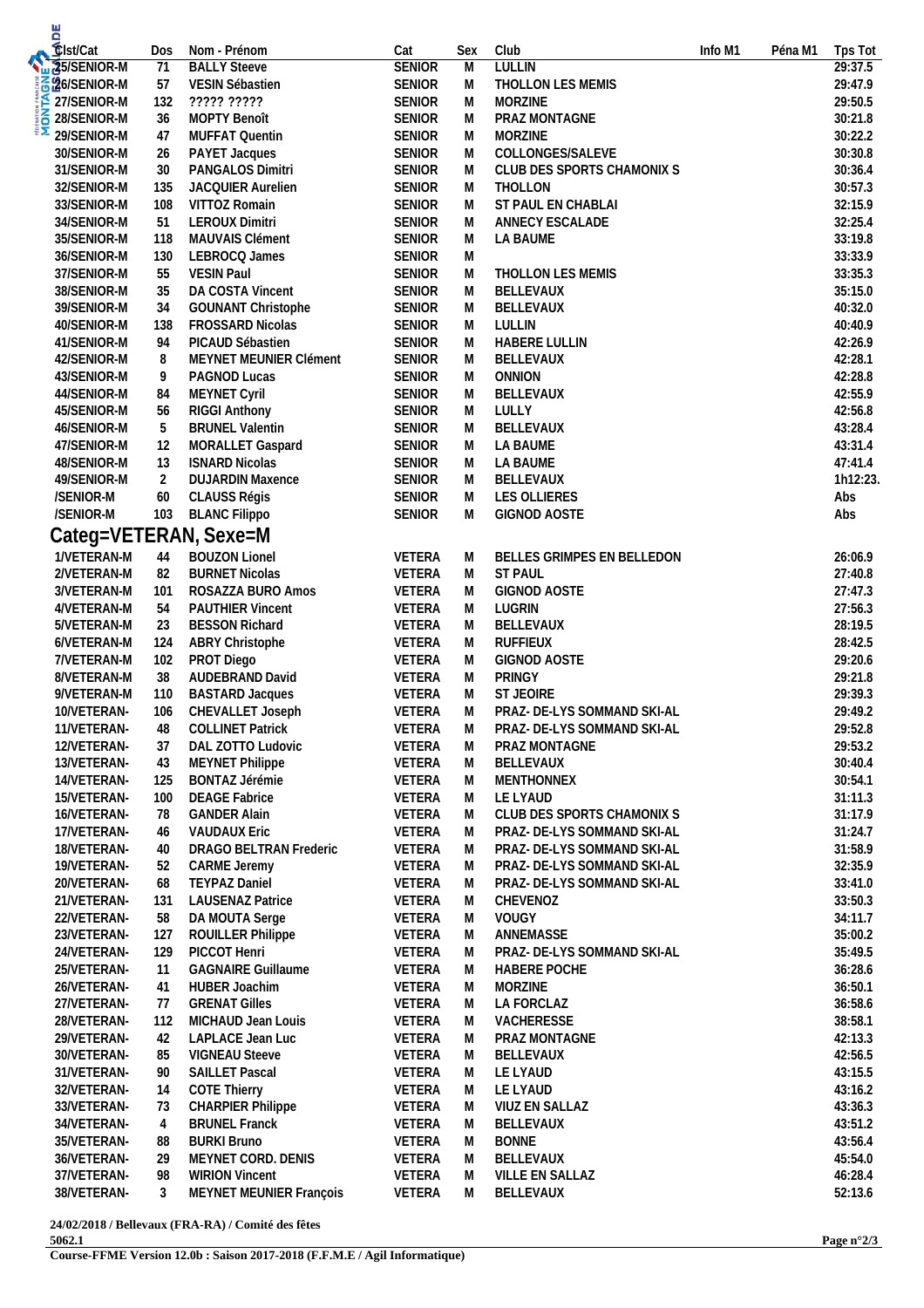| Elst/Cat<br>S9/VETERAN- | Dos | Nom - Prénom                    | Cat           | Sex | Club          | Info M1 | Péna M1 | Tps Tot  |
|-------------------------|-----|---------------------------------|---------------|-----|---------------|---------|---------|----------|
|                         | 32  | <b>DUNAJEV Marc</b>             | VETERA        | M   | BELLEVAUX     |         |         | 52:13.9  |
| <b>3620/VETERAN-</b>    | 114 | <b>BLANCHET BEAULIEU Pierre</b> | VETERA        | M   | BELLEVAUX     |         |         | 55:15.1  |
| 41/NETERAN              | 39  | <b>GRONDIN Olivier</b>          | <b>VETERA</b> | M   | VAILLY        |         |         | 1h10:03. |
| $\frac{1}{2}$ NETERAN-M | 99  | <b>ENFRUN David</b>             | <b>VETERA</b> | M   | PETIT BORNAND |         |         | Abs      |
| $\frac{2}{3}$ NETERAN-M | 25  | <b>BRUSA Jean Marie</b>         | VETERA        | M   | LULLIN        |         |         | Abd      |
|                         |     |                                 |               |     |               |         |         |          |